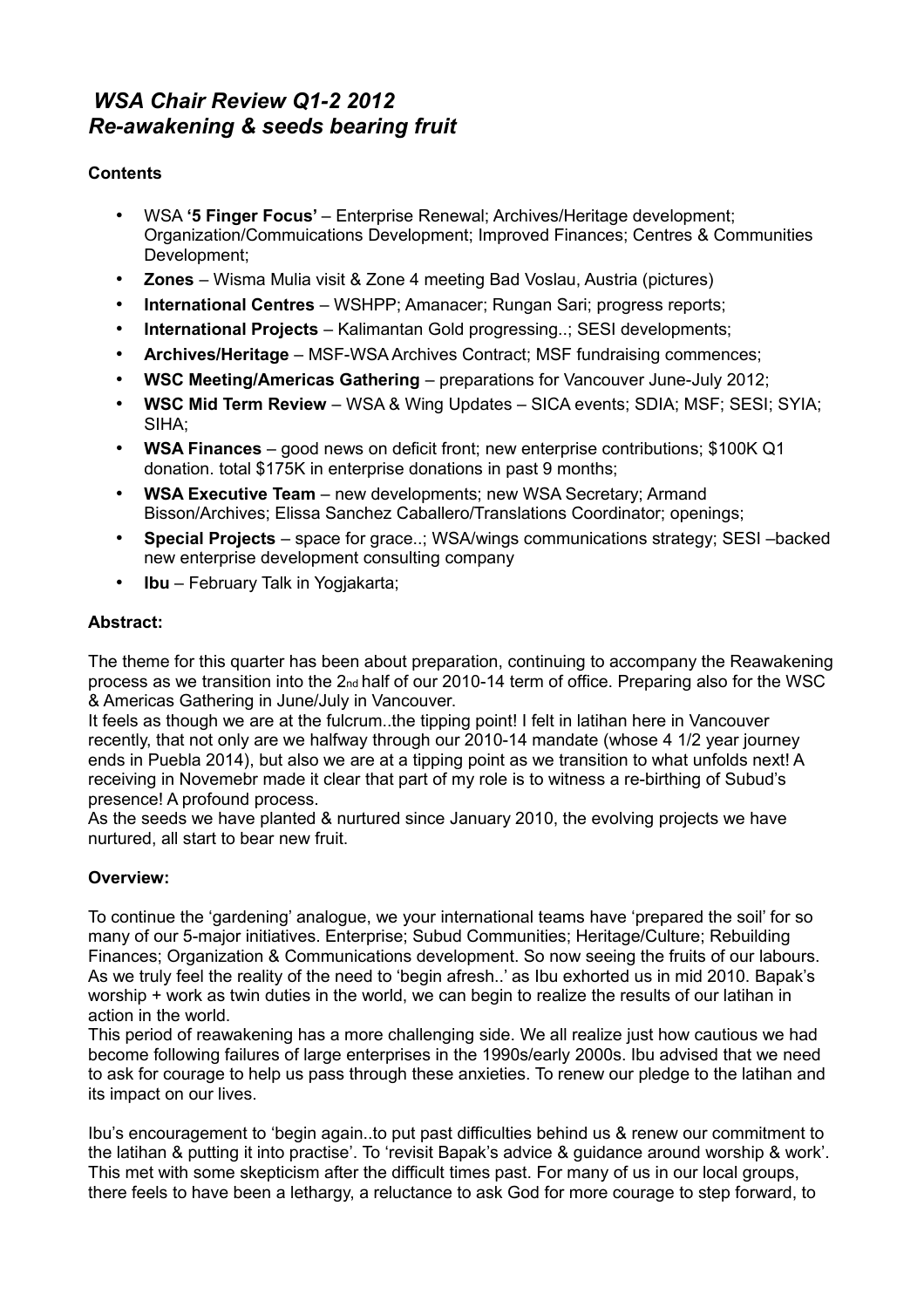have new courage to receive more clearly & strongly in our lives. It is sometimes difficult to comprehend that it is a quarter century since Bapak left this world in 1987.

### **Australasia Tour – January 2012:**

2012 began for me as WSA chair with an Australasia tour.

First with my attending the Australian Congress in Sydney Dec.31-Jan.05; then the early part of Subud New Zealand's healing gathering in Marahau, N.Island Jan.06-09. Finally a first visit to Subud Japan Tokyo, Osaka & Kiyoto Jan.09-13.

With all three (3) countries passing through a reawakening phase: NZ profoundly so in its

healing, following earthquakes & continuing after-shocks. Japan post tsunami/Fukashima nuclear crisis dealing with a loss of confidence in its public institutions. Subud Australia awakening from a period of lower energy..to one of renewed commitments.. Everywhere seemed to be going through variations of outwardly emerging from the economic crisis of 2008-2010. Inwardly recovering confidence & courage. A cautiousness born of unexpected events.

#### **Mid Term Review:**

We had our 2-part WSC Mid.Term Review over 4 hours in mid.March. First WSA meeting with the Zones Reps/IHs. Then WSA with the wing/affiliate chairs/IHs, in separate meetings for practicality. These marked our shared awareness of how much seeding and nurturing of various projects/initiatives has already been accomplished since we took office in Christchurch Jan.2010. We shared news of our current work together & plans for the WSC, as well as tasks ahead for the balance of our terms until Puebla Congress in 2014;

#### **UK/Austria - Zone 4 visits – April 2012:**

Needing to visit my father Simon at Wisma Mulia I travelled to visit him with daughter Alexandra 23 (with her new career unfolding).

We spent several days getting up to date with the 15 or so Subud members at Wisma Mulia – average age 91 years! Patricia Lacey, Maryse Lawry, Simon Penseney etc. Also time with David & Emma Barker who oversee Fountain Housing that owns & operates Wisma Mulia.

Then off to Bad Vöslau/Austria to the Zone 4 Congress attended by 120 members from 16 of the 24 countries in Zone 4. From Norway; Sweden; Finland through Germany; Austria; Denmark; Lithuania, Moldava; Poland; Hungary; Serbia; Switzerland; Russia; Greece; Lebanon & Israel!

Possibly the most diverse Zone with an extraordinary array of members whose gathering was led by Robiyan Easty & the Zone 4 team, hosted by Subud Austria.





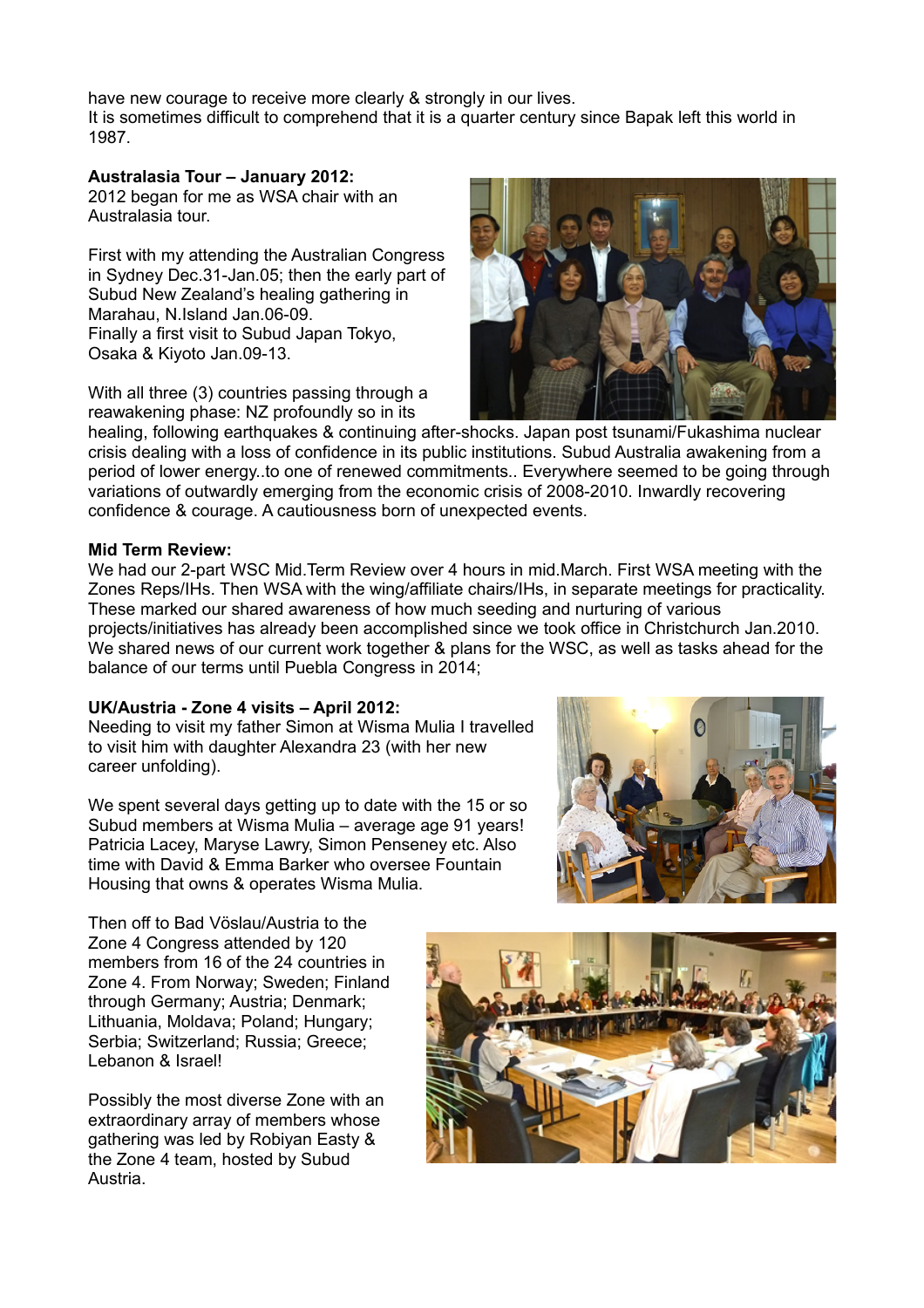## **WSC Meeting/Americas Gathering/SUSA Congress** – June 18-July 08

Preparing for Vancouver June-July 2012;

- As we draw closer to the WSC and Americas Gathering meetings in Vancouver closely followed by the Subud USA national congress 2 hours south in Seattle, we look forward to a busy summer here in the Pacific North West (my home group is Vancouver);
- With this 2010-14 WSA administration now at the halfway point, we still find that such gatherings address the realities of our work & worship in Subud;
- The WSC meeting is the third since 2010 Christchurch Congress, we all feel needs a new, more open format with short plenaries morning/early evening less dictated by agendas, more by themes & leaving the way/space open for a clearer way ahead;
- The WSC & Americas gathering will be followed in close proximity by Subud USA' Congress in Seattle 2.5 hours to the south! So a busy summer in the Pacific NW.

**WSA Top 5 Areas of focus** – Enterprise; Archives/Heritage; Organization & Communications Development; Finances/Fundraising; Centres/Communities;

- Your WSA teams have continued to focus on these core areas of our activity in Subud internationally;
- **Enterprise i**s undergoing a reawakening via WSA-supported SESI focusing on three (3) areas: a) reminding us of Bapak's advice regarding the worship-work axis; b) seeding larger enterprises internationally; c) supporting small/micro-enterprise that members work at with their talents in their daily lives;
- **Archives/Heritage;** WSA continues to support MSF' working with Memnon on the first phase of the Bapak Talks tapes restoration project; fundraising for this project has begun with a major initiative during the June WSC in Vancouver;
- **Organization Development** Recent support for SIA The Sinar Investors Association working with Kalimantan Gold to represent shareholder interests and represent KGC' progress reporting to members is developing well;
- **Finances/Fundraising**; with almost \$150,000.00 in recent enterprise sponsorship for the WSA budget; the deficit has been reduced substantially alongside expenditures that are down 5%; by late 2012 WSA' budget could once again be balanced and renewed enterprise support for WSA programs (IHs; Ibu; translations; care support/education funding; administration and wing support as well as archives & operations maintenance etc.) could be more fully established;
- **Centres/Communities** the space for grace initiative led by former WSA chair Osanna Vaughn and her team has made progress working with national committees and a number of groups in Europe and N.America; reminding us of the value of support and respect in our meetings and in our Subud communities; in addition the WSA continues to support the work involved in developing:
- **Amanacer**  via Elias Dumit as WSA Deputy Chair supporting international centres**\***  working with Subud Colombia, CorAmanacer enterprise development team and Zone 8 rep Rodrigo Madurra supporting the audit and planning for the next development phase at Amanacer as both a national & international centre;
- **\***Elias not only lives in Brazil, but is also a resident of Rungan Sari & visits Wisma Subud regularly so becoming our WSA deputy chair/liaison for international centres;
- In **Wisma Subud** WSA supports the work of the WSHPP Wisma Subud Heritage Protection Project now preparing a Concept Outline prior to a Concept Plan to address a) the heritage protection/development of Wisma Subud (WS) as a centre of learning & culture; also b) the development of WS as a community demonstrating the values of Subud & Bapak's work;
- **Rungan Sari & the Kalimantan-based projects** embody the last remaining elements of Bapak's vision for Kalimantan & Subud's role there..; the community & the pioneering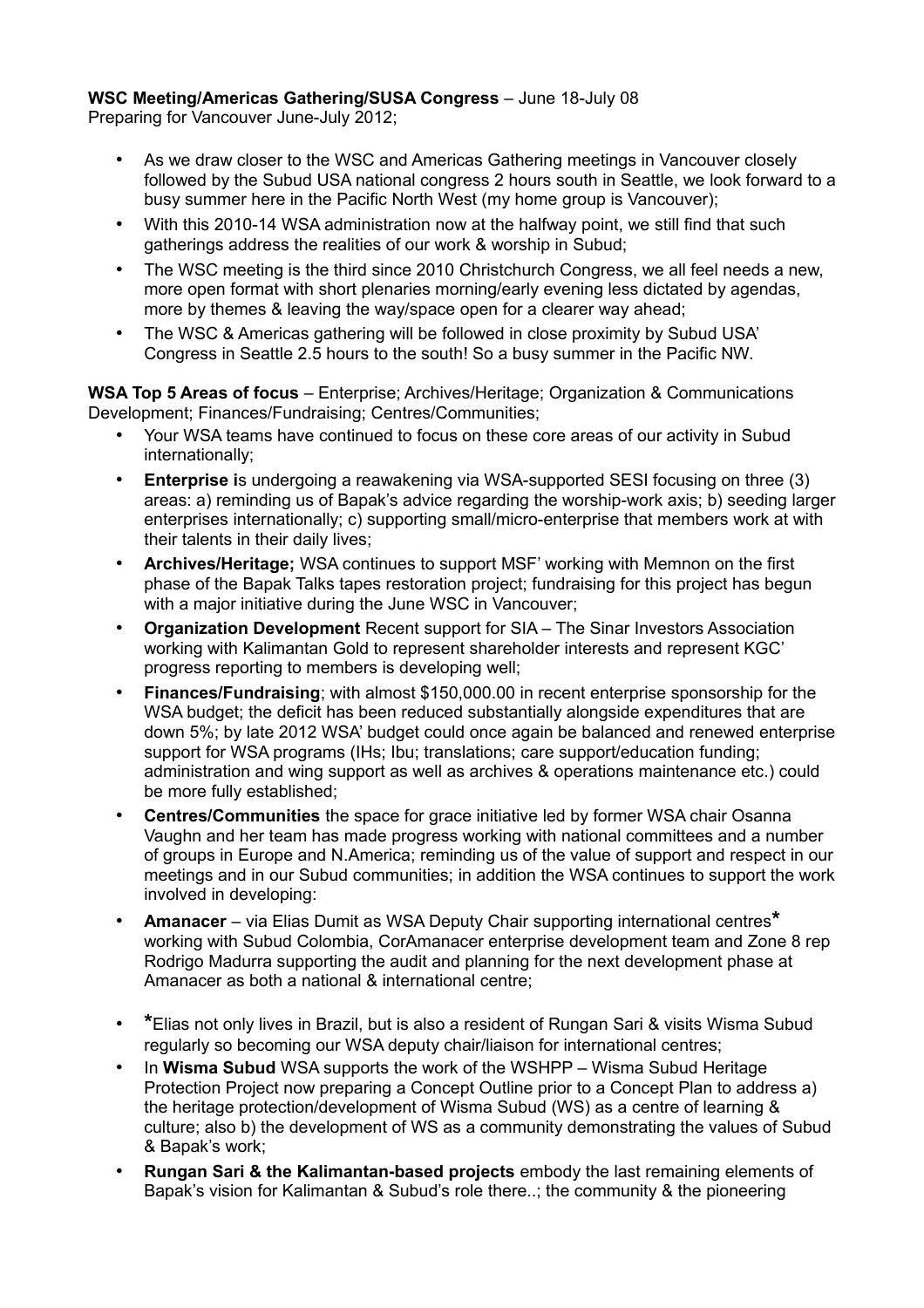enterprises there including: KGC; The School; YUM outreach projects; Eco-Village; Borneo Film Productions; Kalimantan Riverboat Tours; etc. ;

• **Other Centres** such as Usaha Mulia Abadi near Puebla in Mexico, or Seven Circles in California, Amadeus Centre in London, all represent the combination of work & worship; enterprising within our national Subud communities; some in time may choose to playa larger international role;

**Archives/Heritage** – MSF-WSA Archives Contract & associated fundraising now started;

- MSF having taken on the phase I Bapak Talk tapes restoration project has forged a fundraising strategy + team ready to be officially launched at the June WSC;
- Meanwhile the first phase of the restoration has begun with archives experts Memnon of Belgium with whom both Armand Bisson as Project Coordinator & Bachtiar Larot as MSF chair are coordinating, assisted by WSA archives advisor Amalijah Thompson of Australia;

**WSA Finances** – good news on the WSA deficit down significantly with \$175,000 of new enterprise contributions over the next 2-3 years;

- With \$175,000.00 in enterprise sponsorship from 3-4 different sources over the past six months; as we continue to keep a tighter rein on expenditures, the WSA Treasurer can now help us to work towards a balanced budget by the end of 2012. In addition Stuart Cooke, **WSA**
- international fundraiser/SESI Advisor plans to continue to build on this, encouraging other enterprises as well as zones/countries to follow these examples.
- To focus on encouraging 5-6 of Subud countries with larger membership (USA; Britain; Australia; Indonesia; Canada; Germany) to increase sponsorship for the WSA; For the 8 Zones to really make strong commitments to contribute in proportion to the kedjiwaan & organisasi support they receive;
- WSA 2011 deficit down to \$60K from \$140K; with new enterprise, some Zonal contribution increase & lower overall expenditures across all parts of the WSA;

**WSA Executive Team** – new developments; new WSA Secretary appointed; new WSA Fundraiser hitting his stride;

- **WSA Secretary**  Silvana Caradoc Evans appointment as new WSA Secretary (congratulations!);
- **WSA Archives Coordinator**  Armand Bisson grows into the Coordinator role;
- **WSA Translations Coordinator**; congratulations to newly appointed Elisa Sanchez Caballero (formerly of the Spanish Translations Unit), the WSA team evolves;
- **WSA Care Support Coordinator**; Arnaud Delune appointed in May 2012 and will continue as Education Fund Coordinator alongside his new role as overall Coordinator.

#### **International Centres**

- **Amanacer** is now moving ahead with CorAmancer an enterprise incubator collaborating with Subud Colombia, Fondacion Amanacer etc. to audit/review, plan & develop Amanacer in its next phase of development;
- **Wisma Subud** heritage protection/development is being led by WSHPP the heritage protection project and forming a new yaysan to embrace MSF, WSA, WSHPP, GHFP, local residents & other stakeholders in the process of heritage protection for Bapak's former home and a renewed community/conference centre as well as defining Concept Plans for future development;
- **Rungan Sari** as the Kalimantan enterprise hub and frontier community has seen good news from KGC the mining company as the twin drilling programs in Central & Eastern Kalimantan get started; for the BCU school growing again to accommodate more pupils eager to join!; for the Eco-Village that may become the site of YESQuest's new centre & a new resource for community development/conferences; YUM, and Rungan Sari's Phase II development including a number of members owning plots who wish to now develop them